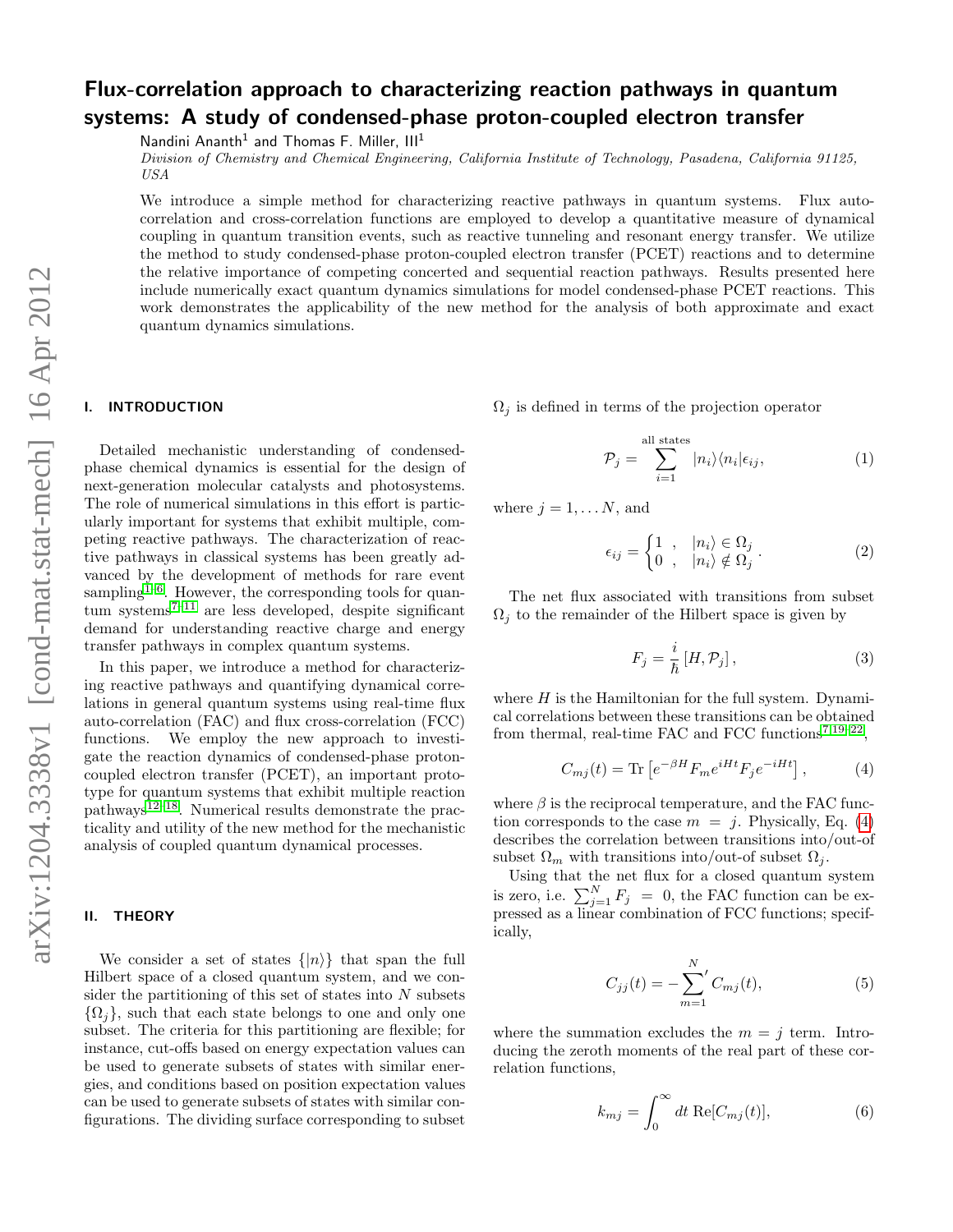Eq. [\(5\)](#page-0-1) then yields

<span id="page-1-0"></span>
$$
k_{jj} = -\sum_{m=1}^{N} k_{mj}.
$$
 (7)

Within the assumption that  $P_j$  divides the system into two basins of stability, Eq. [\(7\)](#page-1-0) provides a decomposition of the corresponding reaction rate. We thus introduce a measure of the degree to which dynamical correlations between transitions associated with subsets  $\Omega_i$  and  $\Omega_m$ contribute to the overall reaction rate,

<span id="page-1-1"></span>
$$
\kappa_{mj} = -\frac{k_{mj}}{k_{jj}}.\tag{8}
$$

More generally, regardless of metastability of subsets, the dynamical correlation factor (DCF) defined in Eq. [\(8\)](#page-1-1) provides a transferable measure of the relative contribution from subset  $\Omega_m$  to the transient dynamics associated with entering/leaving subset  $\Omega_i$ . Non-zero values for the DCF indicate correlated transitions between the subsets and provide a basis for identifying important dynamical pathways and reaction mechanisms. We note that the DCF can be calculated using either exact or approximate quantum dynamical methods $23$ , and flexibility in the definition of subset partitions enables the detailed characterization of complex systems. Furthermore, to characterize processes that are far from thermal equilibrium, DCFs can be similarly constructed in terms of flux correlation functions with non-Boltzmann initial distributions.

#### III. PCET MODEL SYSTEMS

To demonstrate this flux-correlation approach for the analysis of systems with competing dynamical pathways, we consider a series of condensed-phase PCET reactions. The reactions are described using a system-bath Hamiltonian,

<span id="page-1-2"></span>
$$
H = \frac{p_s^2}{2m_s} + \frac{p_x^2}{2m_x} + V_p(x) + V_{ps}(x, s) + V_e(x, s) +
$$
  
+ 
$$
\sum_j \frac{P_j^2}{2M_j} + \frac{1}{2} M_j \omega_j^2 (Q_j - \frac{c_j s}{M_j \omega_j^2})^2,
$$
 (9)

where the coordinates  $x$ ,  $s$  and  $Q_j$  correspond to the proton, solvent polarization, and bath modes with masses of  $m_x, m_s$ , and  $M_i$ , respectively. Potential energy surfaces associated with the donor and acceptor electronic states are described in the diabatic representation,

$$
V_e(x,s) = \begin{pmatrix} V_{11}(s) + V_{ep}(x) & V_{12}(s) \\ V_{12}(s) & V_{22}(s) - V_{ep}(x) \end{pmatrix}, (10)
$$

where  $V_{ii}(s)$  =  $\frac{1}{2}m_s\omega_s^2(s - s_i)^2$  with  $i = 1, 2$ , the electron-proton coupling is given by  $V_{ep}(x) = \mu_2 \tanh(\phi x)$ , and  $V_{12}(s)$  is the diabatic coupling.

The term  $V_p(x)$  in Eq. [\(9\)](#page-1-2) describes a double-well potential for the proton coordinate,

$$
V_{\rm p}(x) = -\frac{m_x \omega_x^2}{2} x^2 + \frac{m_x^2 \omega_x^4}{16V_0} x^4 - \lambda x^3, \qquad (11)
$$

where  $\omega_x$  is the proton vibrational frequency, and  $V_0$  is the intrinsic proton transfer barrier height. The proton solvent interaction is described using  $V_{\text{ps}}(x, s) = -\mu_1 s \tanh(\phi x).$ 

The dissipative bath in Eq. [\(9\)](#page-1-2) exhibits an Ohmic spectral density,

$$
J(\omega) = \eta \omega e^{-\omega/\omega_c},\tag{12}
$$

where  $\omega_c$  is the cut-off frequency, and  $\eta$  is the dimension-less coupling between solvent and bath modes<sup>[24](#page-5-9)</sup>. The spectral density is discretized using f oscillators with  $frequencies<sup>25</sup>$  $frequencies<sup>25</sup>$  $frequencies<sup>25</sup>$ 

$$
\omega_j = -\omega_c \log \left( \frac{j - 0.5}{f} \right) \tag{13}
$$

and coupling constants

$$
c_j = \omega_j \left( \frac{2\eta M_j \omega_c}{f \pi} \right),\tag{14}
$$

where  $j = 1, \ldots f$ .

PCET reactions proceed via concerted or sequential mechanisms, depending on the chronology of the electron transfer (ET) and proton transfer (PT) events. The concerted mechanism involves dynamically correlated transfer of both the electron and proton, whereas the sequential mechanism involves dynamically uncorrelated ET and PT steps. We consider three models for PCET in the current study, each of which corresponds to a different set of parameters for the Hamiltonian in Eq. [\(9\)](#page-1-2). Models I and II are adapted from an earlier study of unidirectional PCET in non-dissipative systems and assume that the solvent responds to the transferring electron and proton as if they are like-charged particles<sup>[26](#page-5-11)</sup>. This unphysical picture of solvent polarization is corrected in model III, in which the solvent response to the transferring electron is counteracted by the solvent response to the transferring proton. The parameters for all three models are provided in Table [I.](#page-2-0)

#### IV. CALCULATION DETAILS

For each PCET model system, FAC and FCC functions are calculated using the quasi-adiabatic path-integral (QUAPI) method<sup>[27](#page-5-12)[–31](#page-5-13)</sup>. QUAPI is a numerically exact quantum dynamics method that employs a real-time path integral formulation. It has previously been used to study single-particle transfer reactions, such as  $ET$  or  $PT^{30,31}$  $PT^{30,31}$  $PT^{30,31}$  $PT^{30,31}$ ; here, we extend the approach to describe the coupled transfer of both an electron and a proton. Details of the QUAPI implementation are provided in Appendix I.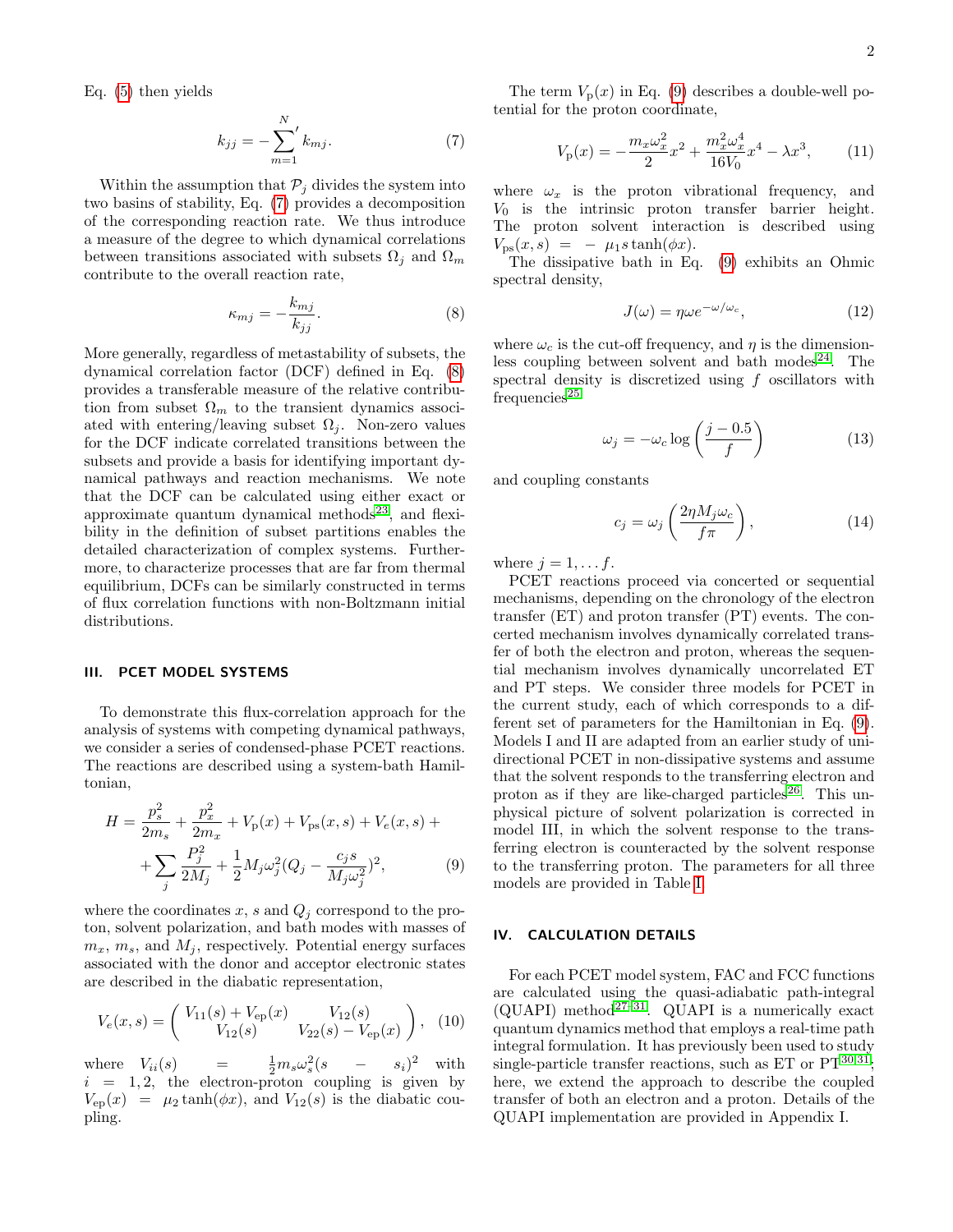TABLE I. Parameters for the model PCET systems.

<span id="page-2-0"></span>

| Parameter <sup>a</sup> |               |               | Model I Model II Model III |
|------------------------|---------------|---------------|----------------------------|
| $m_x$                  | 1836.1        | 1836.1        | 1836.1                     |
| $\omega_x$             | 0.0104        | 0.0104        | 0.0104                     |
| $V_0$                  | 0.012         | 0.014         | 0.012                      |
| $m_{s}$                | 22000         | 22000         | 22000                      |
| $\omega_s\times10^4$   | 3.72          | 4.00          | 3.72                       |
| $s_1$                  | $-2.13$       | $-2.16$       | $-2.13$                    |
| S <sub>2</sub>         | 2.13          | 2.16          | 2.13                       |
| $V_{12}$               | 0.0245        | 0.0124        | 0.0245                     |
| $\mu_1$                | 0.0011        | 0.017         | $-0.0011$                  |
| $\mu_2 \times 10^3$    | 5.84          | 0.71          | 5.84                       |
| $\phi$                 | 8.0           | 8.0           | 8.0                        |
| λ                      | 0.0           | 0.012         | 0.0                        |
| f                      | 12            | 12            | 12                         |
| $M_i$                  | $m_s$         | $m_s$         | $m_s$                      |
| η                      | $m_s\omega_s$ | $m_s\omega_s$ | $m_s\omega_s$              |
|                        | 300           | 750           | 300                        |

<sup>a</sup> All values in atomic units, unless otherwise specified.

We partition the full set of quantum states for the PCET Hamiltonian (Eq. [\(9\)](#page-1-2)) into  $N = 3$  subsets that are defined in terms of the proton position and the electronic diabatic state. The subset associated with the PCET reactant states,  $\Omega_r$ , is defined in terms of the projection operator

<span id="page-2-3"></span>
$$
\mathcal{P}_{\mathbf{r}} = |1\rangle\langle 1|h(-x). \tag{15}
$$

Similarly,  $\Omega_{\rm p}$  includes the PCET product states and is defined using

$$
\mathcal{P}_{\mathbf{p}} = |2\rangle\langle 2|h(x),\tag{16}
$$

and  $\Omega_i$  includes intermediate states associated with single-particle transfer and is defined using

<span id="page-2-4"></span>
$$
\mathcal{P}_{i} = |1\rangle\langle 1|h(x) + |2\rangle\langle 2|h(-x). \qquad (17)
$$

In these equations,  $|1\rangle$  and  $|2\rangle$  indicate the donor and acceptor electronic diabatic states, and  $h(x)$  is the heaviside function

$$
h(x) = \begin{cases} 1, & x > 0 \\ 0, & x < 0. \end{cases}
$$
 (18)

Using these subset definitions, the corresponding FAC and FCC functions are calculated using Eq. [\(4\)](#page-0-0). Finally, Eq. [\(8\)](#page-1-1) is used to calculate  $\kappa_{\rm ip}$  and  $\kappa_{\rm rp}$ , which quantify dynamical correlations of the product subset with the intermediate and reactant subsets, respectively. For the present case in which the states are simply partitioned into reactant, product, and intermediate subsets, we can relate the calculated DCF to competing reaction mechanisms. Specifically, by reporting on whether the reaction dynamics proceeds via the intermediate subset, or whether it proceeds via direct transfer from the reactant to product subsets,  $\kappa_{\rm ip}$  and  $\kappa_{\rm rp}$  respectively indicate the degree to which the sequential or concerted PCET mechanism is dominant.

## V. RESULTS

Fig. [1](#page-2-1) presents the calculated FAC and FCC functions for model I, with  $C_{\text{pp}}(t)$ ,  $C_{\text{rp}}(t)$ , and  $C_{\text{ip}}(t)$  plotted in blue, red, and green, respectively. The FAC function exhibits initial decay on the 500 a.u. timescale, followed by modest recrossing. Cross-correlations in the subset dynamics are most pronounced for the reactant and product subsets, with  $C_{\text{rp}}(t)$  closely mirroring the features of the product FAC function. In contrast, only a small degree of cross-correlation is found for the dynamics associated with the intermediate and product subsets. All dynamical correlations among the subsets are found to vanish by approximately 4000 a.u. in time.



<span id="page-2-1"></span>FIG. 1. Numerically exact, symmetrized flux-correlation functions for model I, with  $C_{\text{pp}}(t)$  in blue,  $C_{\text{rp}}(t)$  in red, and  $C_{\text{ip}}(t)$  in green.

Integration of these correlation functions yields the DCF for model I, which are reported in Table [II.](#page-2-2) The larger magnitude of  $\kappa_{\rm rp}$  indicates that the PCET reaction in model I primarily proceeds via the concerted mechanism, although a substantial contribution from the sequential pathway is also found. We note that earlier simulations for a non-dissipative version of this PCET model also concluded the importance of the concerted mechanism<sup>[26](#page-5-11)[,32](#page-5-15)</sup>.

TABLE II. Reaction mechanisms for PCET in models I-III.

<span id="page-2-2"></span>

|                                                      |  | Pathway DCF Model I Model II Model III |
|------------------------------------------------------|--|----------------------------------------|
| Concerted $\kappa_{\rm rp}$ 0.62(6) 0.010(7) 0.93(7) |  |                                        |
| Sequential $\kappa_{\rm ip}$ 0.38(5) 0.99(5)         |  | 0.07(3)                                |

Fig. [2](#page-3-0) presents the  $C_{\text{pp}}(t)$ ,  $C_{\text{rp}}(t)$ , and  $C_{\text{ip}}(t)$  correlation functions for model II at short times, which reveal significant differences in comparison to Fig. [1.](#page-2-1) The FAC function for model II exhibits pronounced oscillations on the timescale of proton vibrations, but more striking differences are seen in the cross-correlation functions. In Fig. [2,](#page-3-0) far greater contributions are seen from the  $C_{\text{ip}}$ than  $C_{\text{rp}}$ , indicating that flux into the product state is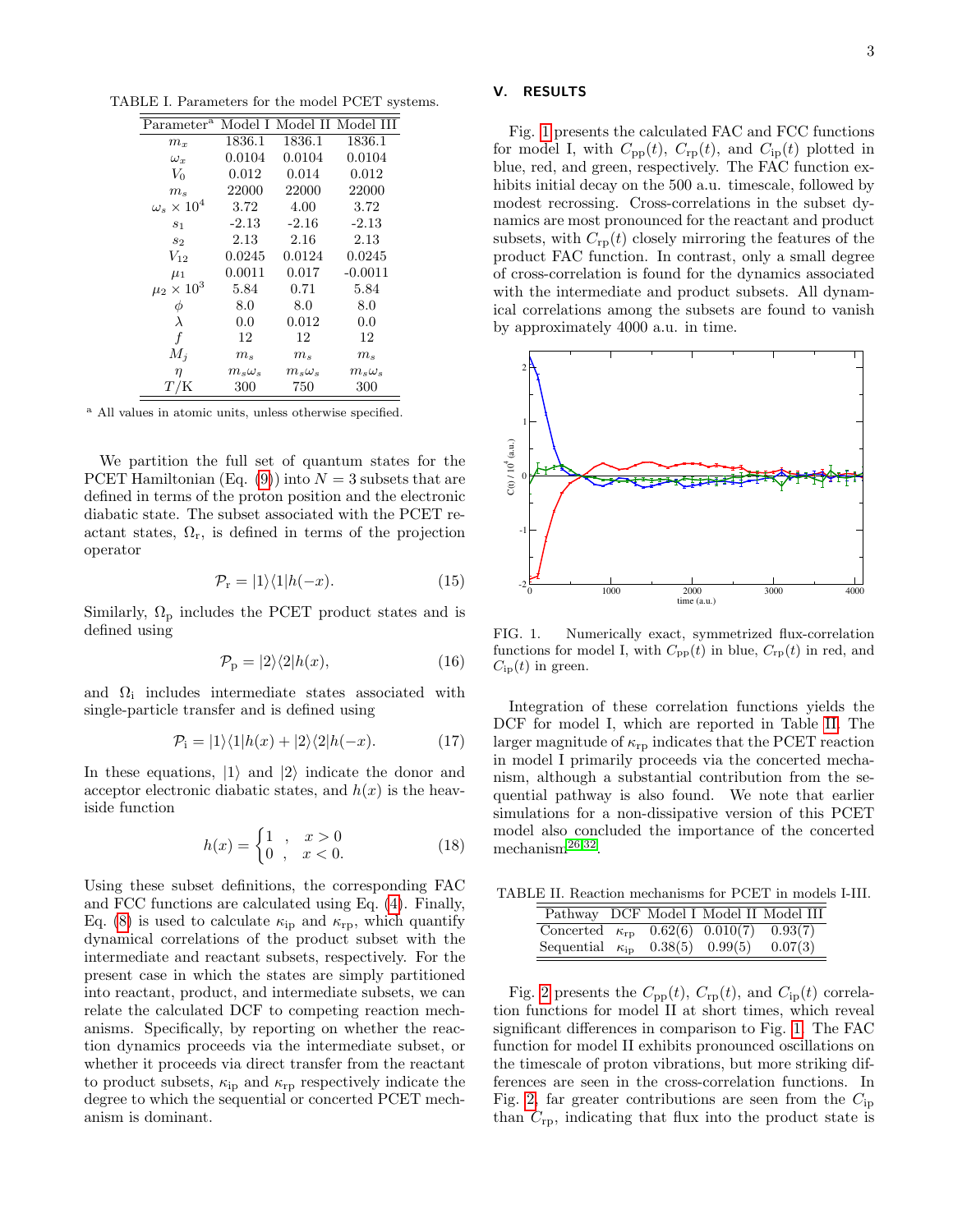dynamically coupled with the single-particle transfer intermediates, rather than with the reactant subset. This point is further illustrated in Table [II,](#page-2-2) which reveals  $\kappa_{\rm ip}$ to approach unity while  $\kappa_{\rm rp}$  nearly vanishes. These results clearly indicate that model II exhibits a sequential PCET reaction mechanism, in agreement with studies of a related, non-dissipative system $^{26,32}$  $^{26,32}$  $^{26,32}$  $^{26,32}$ .



<span id="page-3-0"></span>FIG. 2. Numerically exact, symmetrized flux-correlation functions for model II, with  $C_{\text{pp}}(t)$  in blue,  $C_{\text{rp}}(t)$  in red, and  $C_{\text{ip}}(t)$  in green.

Finally, Fig. [3](#page-3-1) presents the flux-correlation functions for model III, which differs from model I only in terms of the solvent polarization response to the proton coordinate (Table [I\)](#page-2-0). The FAC function for model III exhibits a slower timescale for initial decay than for model I, as well as a more pronounced degree of dynamical recrossing. Both FCC functions reflect the time dependence of the FAC function, although the magnitude of  $C_{\text{rp}}(t)$ is greater than that of  $C_{ip}$  at all times. Interestingly, Table [II](#page-2-2) shows that  $\kappa_{\rm rp}$  approaches unity, whereas  $\kappa_{\rm ip}$ nearly vanishes, an indication that the PCET reaction in model III is more dominated by the concerted mechanism than the corresponding concerted reaction in model I. In model III, the solvent response to the net-neutral PCET charge-transfer reaction yields reactant and product states with less solvent polarization than in model I; the energetic favorability of minimizing solvent reorganization throughout the reaction thus creates a driving force for co-localizing the charge distributions of the transferring electron and proton, which leads to the more strongly concerted PCET mechanism observed for model III.

#### VI. CONCLUSIONS

We introduce a method in which flux-correlation functions are used to characterize dynamical correlations and reaction pathways in quantum systems. Numerical results demonstrate the utility of the method for the analysis of exact quantum dynamic simulations of condensed-



<span id="page-3-1"></span>FIG. 3. Numerically exact, symmetrized flux-correlation functions for model III, with  $C_{\text{pp}}(t)$  in blue,  $C_{\text{rp}}(t)$  in red, and  $C_{ip}(t)$  in green.

phase PCET. In particular, we quantify the relative importance of the sequential and concerted PCET reaction mechanisms for two previously studied model systems, and in a third system, we demonstrate that introduction of a refined description for the solvent-proton coupling leads to greater dominance of the concerted PCET mechanism. It is expected that this approach will prove useful in the future analysis of reaction and energy transfer pathways in complex systems.

# ACKNOWLEDGEMENTS

This work was supported by the U.S. Department of Energy (DOE), Chemical Sciences, Geosciences and Biosciences Division, Office of Basic Energy Sciences under Grant No. DE-FG02-11ER16247 and the National Science Foundation (NSF) CAREER Award under Grant No. CHE-1057112. Additionally, T.F.M. acknowledges support from an Alfred P. Sloan Foundation Research Fellowship. Computational resources were provided by the National Energy Research Scientific Computing Center, which is supported by the Office of Science of the U.S. Department of Energy under Contract No. DE-AC02- 05CH11231.

## APPENDIX I: QUAPI IMPLEMENTATION FOR PCET

Here, we describe the implementation of the QUAPI method used in the current study. The total PCET Hamiltonian in Eq. [\(9\)](#page-1-2) is written as a sum of system and bath contributions such that,  $H = H_s + H_B$ , where

$$
H_{\rm s} = \frac{p_s^2}{2m_s} + \frac{p_x^2}{2m_x} + V_{\rm e}(x, s) + V_{\rm p}(x) + V_{\rm ps}(x, s) \quad (19)
$$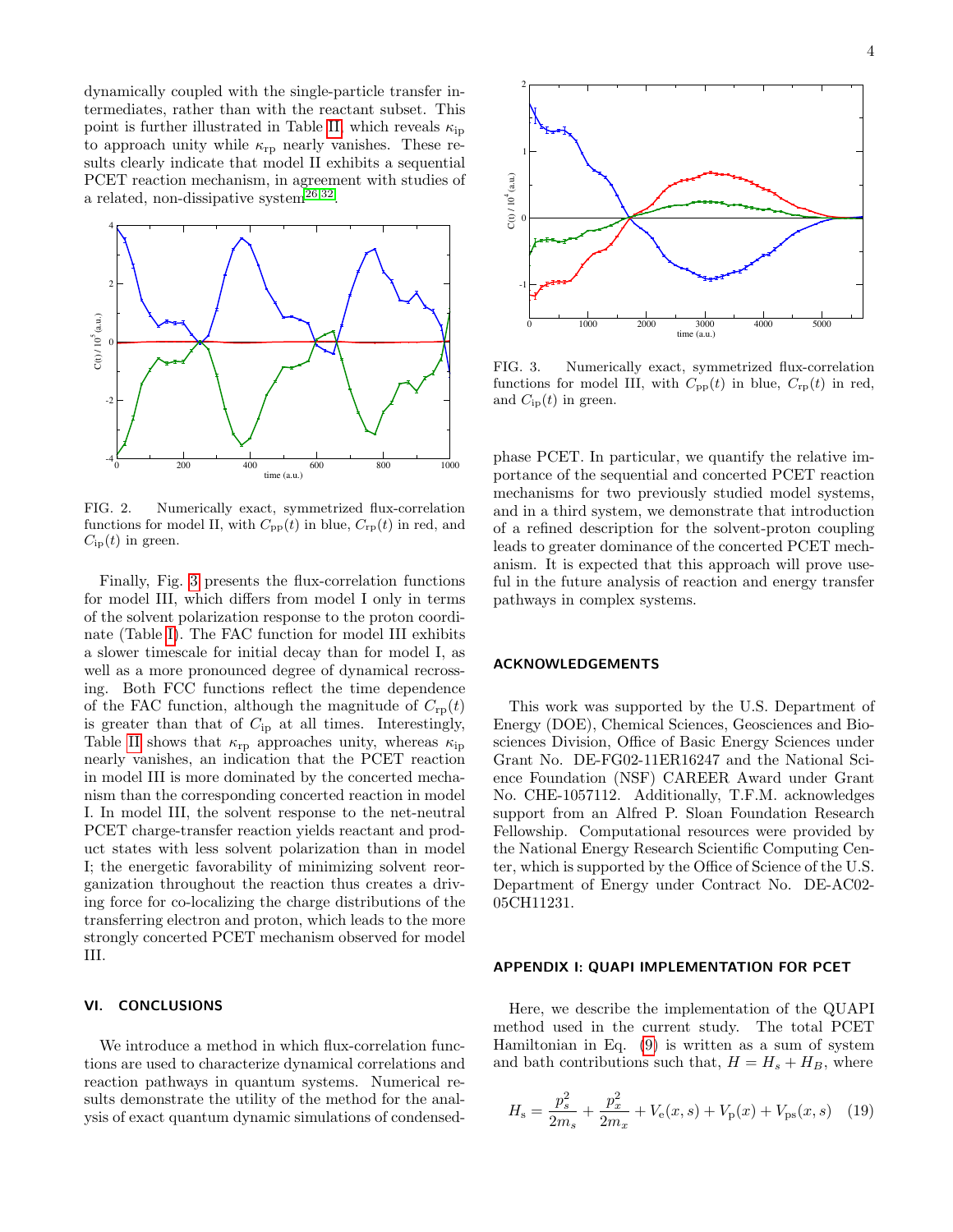and the Hamiltonian describing the bath modes and their coupling to the solvent coordinate is

$$
H_{\rm B} = \sum_{j=1}^{f} \frac{P_j^2}{2M_j} + \sum_{j=1}^{f} \frac{1}{2} M_j \omega_j^2 \left( Q_j - \frac{c_j s}{M_j \omega_j^2} \right)^2.
$$
 (20)

In practice, we report the symmetrized form of the fluxflux correlation functions and note that the zeroth moment of these functions is identical to that of the standard correlation function defined in Eq.  $(4)^{21}$  $(4)^{21}$  $(4)^{21}$  $(4)^{21}$ . The symmetrized FCC function is given by

<span id="page-4-0"></span>
$$
C_{jm}(t) = \text{Tr}[F_j e^{iHt_c^*/\hbar} F_m e^{-iHt_c/\hbar}], \tag{21}
$$

where the subset indices  $j, m \in \{i, r, p\}$ , and  $t_c = t - i\beta\hbar/2$ . The complex-time propagators in Eq. [\(21\)](#page-4-0) are discretized into N time slices of length  $\Delta t_c$ , and the trace over bath modes is evaluated analytically to yield

<span id="page-4-1"></span>
$$
C_{jm}(t) = \int d\mathbf{s} \int d\mathbf{x} \sum_{\sigma=1}^{2} \mathcal{I}(\mathbf{s}) K(\mathbf{s}, \mathbf{x}, \sigma; t_{c})
$$
  
 
$$
\times \quad \langle s_{1}, x_{1}, \sigma_{1} | F_{j} | s_{2N+2}, x_{2N+2}, \sigma_{2N+2} \rangle \qquad (22)
$$
  
 
$$
\times \quad \langle s_{N+2}, x_{N+2}, \sigma_{N+2} | F_{m} | s_{N+1}, x_{N+1}, \sigma_{N+1} \rangle,
$$

where  $\mathbf{s} = \{s_1, \ldots, s_{2N+2}\}, \mathbf{x} = \{x_1, \ldots, x_{2N+2}\}, \text{ and}$  $\sigma = {\sigma_1, \ldots, \sigma_{2\mathcal{N}+2}}$ . Numerical evaluation of the integrals in Eq. [\(22\)](#page-4-1) is performed using two independent path-integral Monte Carlo simulations (MC1 and MC2), as we have previously described in detail<sup>[33](#page-5-17)</sup>.

The term  $K(\mathbf{s}, \mathbf{x}, \sigma; t_c)$  in Eq. [22](#page-4-1) is the path-integral representation for the complex-time propagators of the system Hamiltonian,

$$
K(\mathbf{s}, \mathbf{x}, \sigma; t_c) = \prod_{k=2}^{\mathcal{N}+1} \langle s_k, x_k, \sigma_k | e^{-iH_s \Delta t_c} | s_{k-1}, x_{k-1}, \sigma_{k-1} \rangle
$$
  
 
$$
\times \prod_{k=\mathcal{N}+3}^{2\mathcal{N}+2} \langle s_k, x_k, \sigma_k | e^{iH_s \Delta t_c^*} | s_{k-1}, x_{k-1}, \sigma_{k-1} \rangle, (23)
$$

where

$$
\langle s_k, x_k, \sigma_k | e^{-iH_s \Delta t_c/\hbar} | s_{k-1}, x_{k-1}, \sigma_{k-1} \rangle =
$$
\n
$$
\sum_{m=1}^{M_0} \phi_m(s_k, x_k, \sigma_k) \phi_m^*(s_{k-1}, x_{k-1}, \sigma_{k-1}) e^{-iE_m \Delta t_c/\hbar},
$$
\n(24)

 $\phi_m$  and  $E_m$  are the eigenstates and eigenenergies of  $H<sub>s</sub>$ , respectively, and  $M<sub>0</sub>$  is the number of eigenstates included in the expansion. The eigenstates and eigenvalues are obtained from a three-dimensional DVR grid calculation in terms of the solvent coordinate  ${-s^*,-s^*+\Delta s,\ldots,s^*-\Delta s,s^*}$ , the proton coordinate  $\{-x^*, -x^*+\Delta x, \ldots, x^*-\Delta x, x^*\}$ , and the two electronic states.

The discretized form of the non-local influence functional in Eq. [22](#page-4-1) is

$$
\mathcal{I}(\mathbf{s}) = \mathcal{I}_0 \exp\left(-\sum_{k=1}^{2N+2} \sum_{k'=1}^k B_{kk'} s_k s_{k'}\right),\tag{25}
$$

where  $\mathcal{I}_0$  is the partition function of the uncoupled bath oscillators<sup>[27,](#page-5-12)[34](#page-5-18)[,35](#page-5-19)</sup>. For the case of linear system-bath coupling, the diagonal matrix elements are given by  $2^7$ 

<span id="page-4-2"></span>
$$
B_{kk} = \sum_{j=1}^{f} \frac{c_j^2}{M_j \omega_j^3 \sinh(\beta \omega_j/2)} \sin\left(\frac{\omega_j (t_{k+1} - t_k)}{2}\right)
$$

$$
\times \sin\left(\frac{\omega_j (t_{k+1} - t_k + i\beta)}{2}\right),
$$
(26)

and the off-diagonal matrix elements are given by

<span id="page-4-3"></span>
$$
B_{kk'} = \sum_{j=1}^{f} \frac{c_j^2}{M_j \omega_j^3 \sinh(\beta \omega_j/2)} \sin\left(\frac{\omega_j (t_{k+1} - t_k)}{2}\right)
$$

$$
\times \cos\left(\frac{\omega_j (t_{k+1} - t_{k'+1} + t_k - t_{k'} + i\beta)}{2}\right)
$$

$$
\times \sin\left(\frac{\omega_j (t_{k'+1} - t_{k'})}{2}\right).
$$
(27)

The complex times  $t_k$  in Eqs. [\(26\)](#page-4-2) and [\(27\)](#page-4-3) are provided in Table [III.](#page-4-4)

TABLE III. Complex times  $t_k$  used to calculate the  ${B_{kk'}}.$ 

<span id="page-4-4"></span>

| k                    | t_k                                        |
|----------------------|--------------------------------------------|
| 1                    | 0                                          |
| 2, ..., N + 1        | $(k - 1/2)\Delta t_c$                      |
| $N + 2$              | $t - i\beta\hbar/2$                        |
| $N + 3, ..., 2N + 2$ | $(2N + 3/2 - k)\Delta t_c^* - i\beta\hbar$ |
| $2N + 3$             | $-i\beta\hbar$                             |

The PCET flux operators, which correspond to the subset projection operators defined in Eqs. [\(15\)](#page-2-3)-[\(17\)](#page-2-4), are

<span id="page-4-5"></span>
$$
F_{\rm p} = F_{\rm x}|2\rangle\langle 2| + h(x)F_{\rm e},\tag{28}
$$

$$
F_{\rm r} = -F_{\rm x}|1\rangle\langle 1| - h(-x)F_{\rm e},\tag{29}
$$

$$
F_{\rm i} = F_{\rm x} \left( |1\rangle\langle 1| - |2\rangle\langle 2| \right) + \left( h(-x) - h(x) \right) F_{\rm e}, \tag{30}
$$

where  $F_{\mathbf{x}} = \frac{i}{\hbar} [H, h(x)]$  is the flux operator for the proton coordinate and  $F_e = \frac{i}{\hbar} [H, 2\rangle\langle 2|]$  is the flux operator for the electronic diabatic states. The matrix elements appearing in Eq. [\(28\)](#page-4-5) are evaluated using

$$
\langle s_k, x_k, \sigma_k | F_{\mathbf{x}} | 2 \rangle \langle 2 | s_{k'}, x_{k'}, \sigma_{k'} \rangle =
$$
  
\n
$$
\frac{i\hbar}{2m_x \, x_{\text{FD}}} \, \delta_{\sigma_k, 2} \, \delta_{\sigma_{k'}, 2} \, \delta(s_k - s_{k'}) \qquad (31)
$$
  
\n
$$
\times \left[ \delta(x_k) \delta(x_{k'} - x_{\text{FD}}) - \delta(x_k - x_{\text{FD}}) \delta(x_{k'}) \right],
$$

where  $x_{\text{FD}} = \Delta x$ , and

$$
\langle s_k, x_k, \sigma_k | h(x) F_e | s_{k'}, x_{k'}, \sigma_{k'} \rangle =
$$
  
\n
$$
\frac{i}{\hbar} h(x_k) \delta(x_k - x_{k'}) V_{12}(s_k) \delta(s_k - s_{k'})
$$
  
\n
$$
\times \left[ \delta_{\sigma_k, 1} \delta_{\sigma_{k'}, 2} - \delta_{\sigma_k, 2} \delta_{\sigma_{k'}, 1} \right],
$$
\n(32)

respectively. Similar expressions are used for the terms in Eqs. [\(29\)](#page-4-5) and [\(30\)](#page-4-5).

All convergence parameters for the QUAPI calculations are provided in Table [IV.](#page-5-20) Convergence with respect